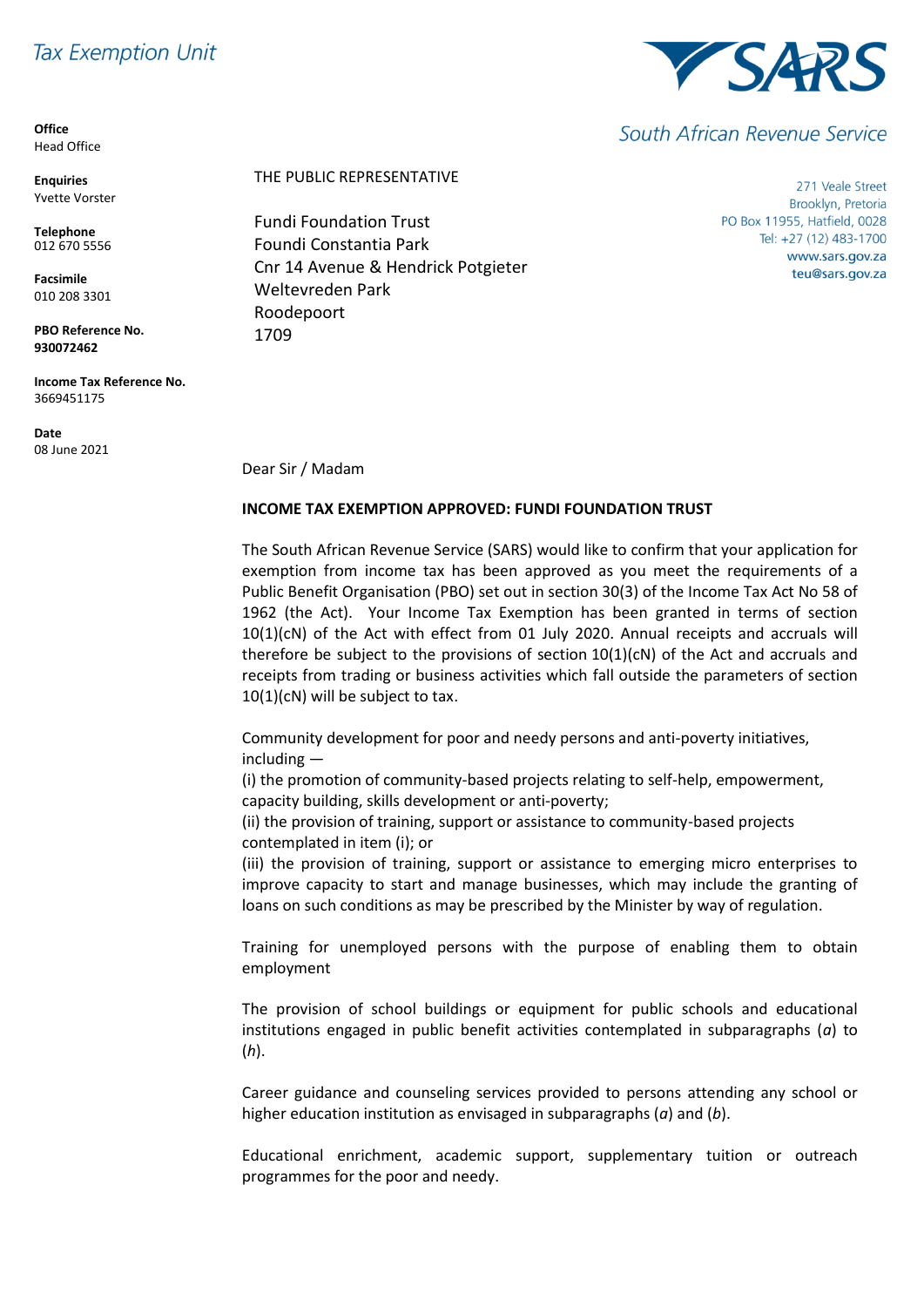The provision of youth leadership or development programmes.

The following exemptions also apply and are limited to:

- 1. The public benefit organisation has been approved for purposes of section 18A(1)(a) of the Act and donations to the organisation will be tax deductible in the hands of the donors in terms of and subject to the limitations prescribed in section 18A of the Act with effect from 08 June 2021.
- 2. Donations made to or by the PBO are exempt from Donations Tax in terms of section 56(1)(h) of the Income Tax Act.
- 3. Exemption from the payment of Estate Duty in terms of section 4(h) of the Estate Duty Act No.45 of 1955.

In order to maintain your exempt status, the following conditions must be complied with:

- 1. Amend the founding documents to comply with the requirements of section 30 of the Income Tax Act, the following clauses must be added –
- a) At least three persons will accept fiduciary responsibilities for the public benefit organisation. They will not be connected persons in relation to each other, and no single person directly or indirectly controls the decision making powers relating to such an organisation.
- b) The funds of the public benefit organisation will be used solely for the objects for which it was established
- c) No activity will directly or indirectly promote the economic self-interest of any fiduciary or employee of the organisation otherwise than by way of reasonable remuneration.
- d) No funds will be distributed to any person, other than in the course of undertaking any public benefit activity.
- e) Dissolution clause must be amended to state that up on dissolution of the public benefit organisation, the remaining assets must be transferred to:
	- Another public benefit organisation which has been approved in terms of section 30 of the Act.
	- Any institution, board or body which is exempt from payment of income tax in terms of section 10(1)(cA)(i) of the Act, which has as its sole or principal object the carrying on of any public benefit activity; or
	- Any department of state or administration in the national or provincial or local sphere of government of the Republic contemplated in section 10(1)(a) or (b) of the Act.
- f) The activities of the organisation are to be carried on in a non-profit manner and with an altruistic or philanthropic intent.
- g) The public benefit organisation will not be a party to, or does not knowingly permit, or has not knowingly permitted, itself to be used as part of any transaction, operation or scheme of which the sole or main purpose is the reduction, postponement or avoidance of liability for any tax, duty or levy which, but for such transaction, operation or scheme, would have been or would have become payable by any person under this Act or any other Act administered by the Commissioner.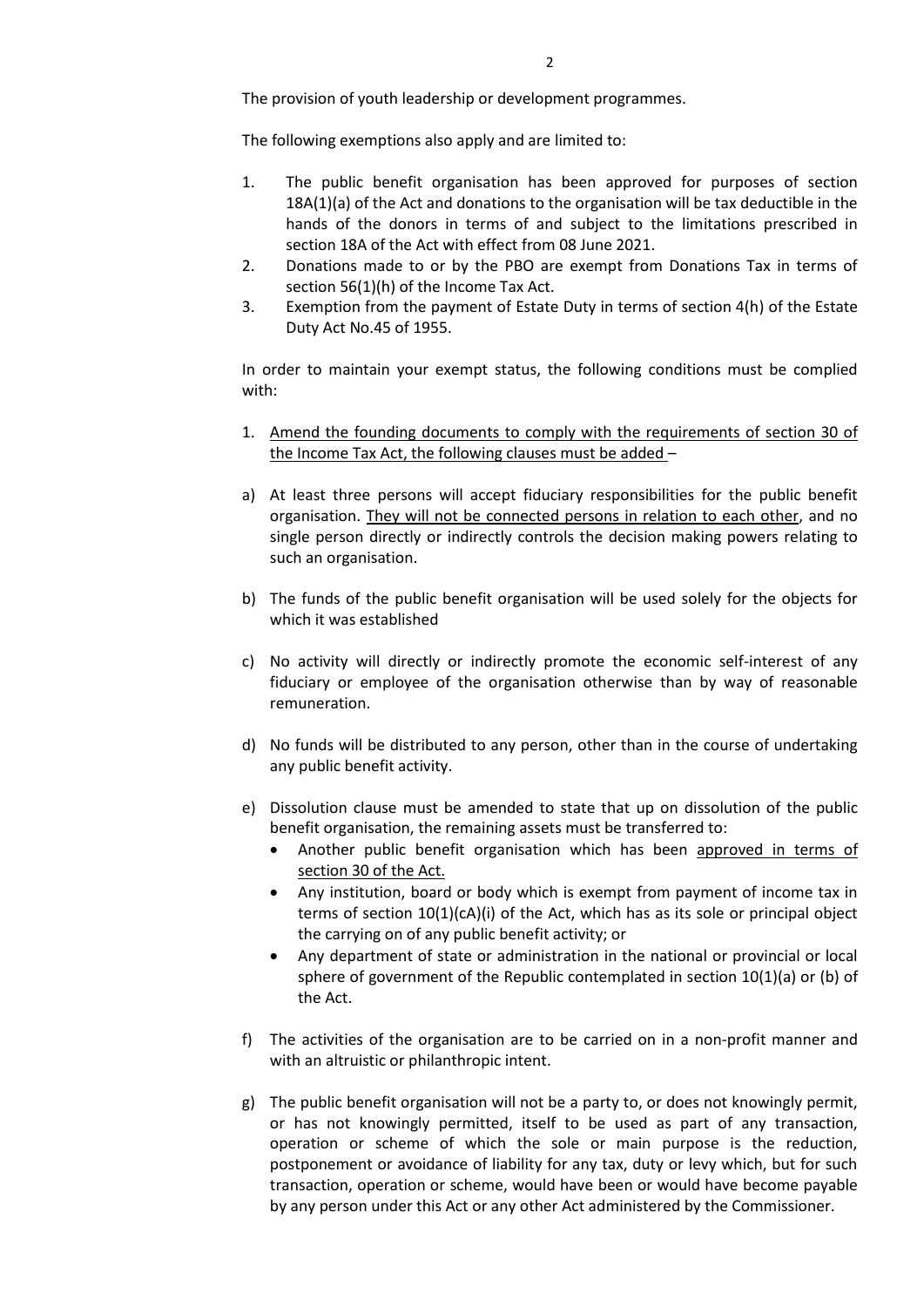- h) No resources will be used, directly or indirectly, to support advance or oppose any political party.
- i) No remuneration will be paid to any employee, office bearer, member or other person which is excessive, having regard to what is generally considered reasonable in the sector and in relation to the service rendered and has not and will not economically benefit any person in a manner which is not consistent with its objects.
- j) No donation will be accepted which is revocable at the instance of the donor for reasons other than a material failure to conform to the designated purposes and conditions of such donation, including any misrepresentation with regard to the tax deductibility thereof in terms of section 18A: Provided that a donor (other than a donor which is an approved public benefit organisation or an institution, board or body which is exempt from tax in terms of section  $10(1)(cA)(i)$ , which has as its sole or principal object the carrying on of any public benefit activity) may not impose any conditions which could enable such donor or any connected person in relation to such donor to derive some direct or indirect benefit from the application of such donation.
- k) A copy of all amendments to the founding documents will be submitted to the Commissioner for the South African Revenue Service.
- l) The public benefit organisation will comply with reporting requirements as may be determined by the Commissioner for the South African Revenue Services.
- m) All public benefit activities carried on by the public benefit organisation will be for the benefit of, or widely accessible to, the general public at large, including any sector thereof, other than small and exclusive groups.

## **A copy of the amended founding documents incorporating the above must be submitted to this office within 6 months on receipt of the approval letter.**

- 1. When issuing a tax deductible receipt it must include the following information:
	- a) The reference number (the PBO number quoted on this letter).
	- b) The date of the receipt of the donation.
	- c) The name and address of the organisation issuing the receipt to which enquiries may be directed.
	- d) The name and address of the donor.
	- e) The amount or nature of the donation if not in cash.
	- f) Certification that the receipt is issued for the purpose of section 18A and that the donation will be used exclusively for the activities which are approved for section 18A purposes.
	- g) The receipt must be issued in the year when the donation is received by the organisation approved for purposes of section 18A.
- 2. Submit an annual Income Tax Return (IT12EI) by the due date via SARS e-Filing or manually. Your IT12EI can be obtained by
	- o Registering online at www.sarsefiling.co.za to access, request and submit the IT12EI electronically
	- o Calling the SARS Contact Centre on 0800 00 SARS (7277)
	- o Requesting an IT12EI by contacting the TEU on teu@sars.gov.za or calling (012) 483 1700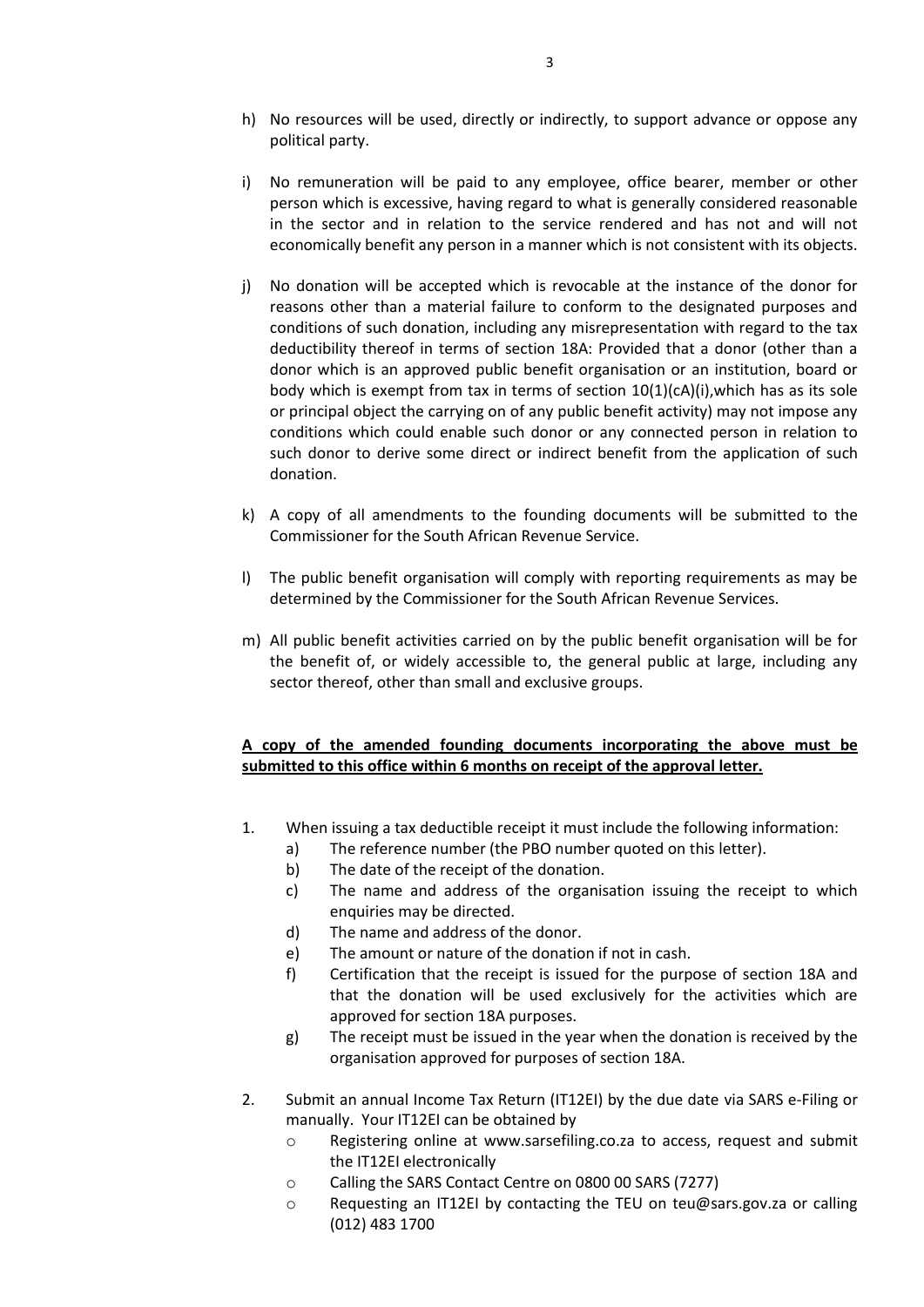- o Requesting an IT12EI by visiting your local SARS branch.
- 3. Furthermore, given the section 18A approval granted, you must submit with your annual tax return, a statement and supporting documentation which include the full particulars of all the receipts issued in respect of deductible donations and how these funds were spent.
- 4. The section 18A approval is ring-fenced as the organisation is carrying on the public benefit activities listed both in Part I and Part II of the Ninth Schedule to the Act. This means that:
	- a. Section 18A receipts may only be issued for those public benefit activities listed in Part II of the Ninth Schedule to the Act such as:
		- Community development for poor and needy persons and anti-poverty initiatives, including —
			- (i) the promotion of community-based projects relating to self-help, empowerment, capacity building, skills development or anti-poverty;
			- (ii) the provision of training, support or assistance to community-based projects contemplated in item (i); or
		- Training for unemployed persons with the purpose of enabling them to obtain employment
		- The provision of school buildings or equipment for public schools and educational institutions engaged in public benefit activities contemplated in subparagraphs (*a*) to (*h*).
		- Career guidance and counseling services provided to persons attending any school or higher education institution as envisaged in subparagraphs (*a*) and (*b*).
		- Educational enrichment, academic support, supplementary tuition or outreach programmes for the poor and needy.
	- b. Section 18A receipts may not be issued for any donations received in support of activities listed in Part I of the Ninth Schedule to the Act, such as:
		- The provision of youth leadership or development programmes.
	- c. The funds received for Part II activities must be kept separately from the other funds of the organisation (i.e. in a separate bank account) and recorded in separate books or accounts to be provided to SARS on request.
	- d. A certificate signed by a registered auditor, must be obtained annually and submitted to SARS on request, to confirm that all donations, for which taxdeductible receipts were issued, were utilised exclusively for Part II activities.
- 5. Funds for which section 18A certificates are issued may only be used in South Africa. A certificate signed by an auditor must be submitted to SARS on request, to confirm that all donations, for which tax-deductible receipts were issued, were utilised in South Africa.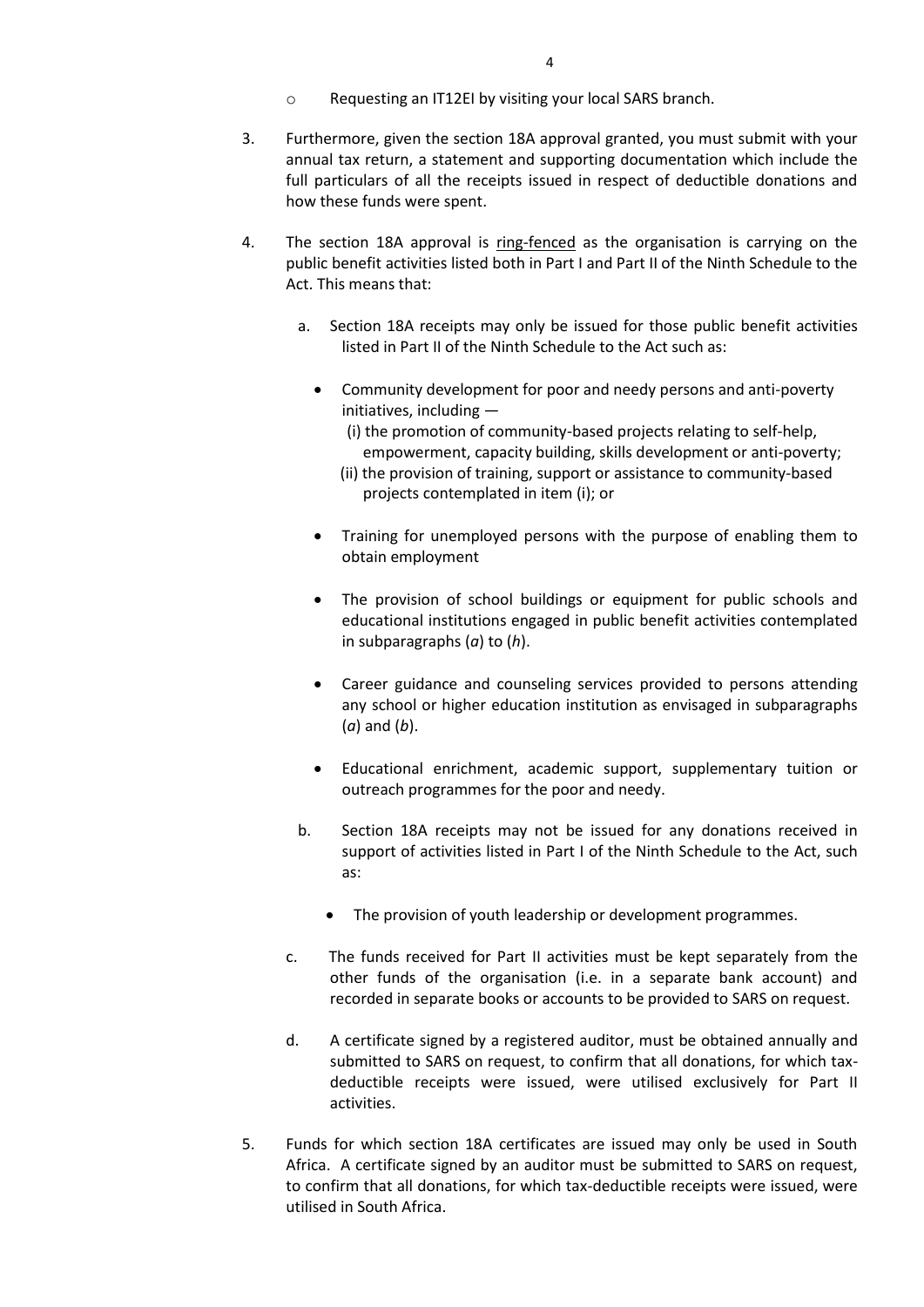- 6. Tax deductible receipts may only be issued for *bona fide* donations. Refer to Annexure A for more information in this regard.
- 7. The exemption approval as contained in this letter is subject to review on an annual basis by the TEU upon receipt of annual income tax return and section 18A supporting documentation.
- 8. SARS must be informed in writing within 21 days of any change in registered particulars (e.g. Representative, change of name, address, trustee details, office bearers, etc.).

For further information or assistance, email your query to teu@sars.gov.za, visit the SARS website [www.sars.gov.za,](http://www.sars.gov.za/) call the TEU on 012 483 1700 or visit the TEU offices. Kindly ensure that you have your ID and tax reference number on hand to enable SARS to assist you.

Sincerely

Yvette Vorster Tax Exemption Unit

**ISSUED ON BEHALF OF THE COMMISSIONER FOR THE SOUTH AFRICAN REVENUE SERVICE**

**Annexure A: Information pertaining to S18A donations**

**What is considered a** *bona fide* **donation for S18A purposes?**